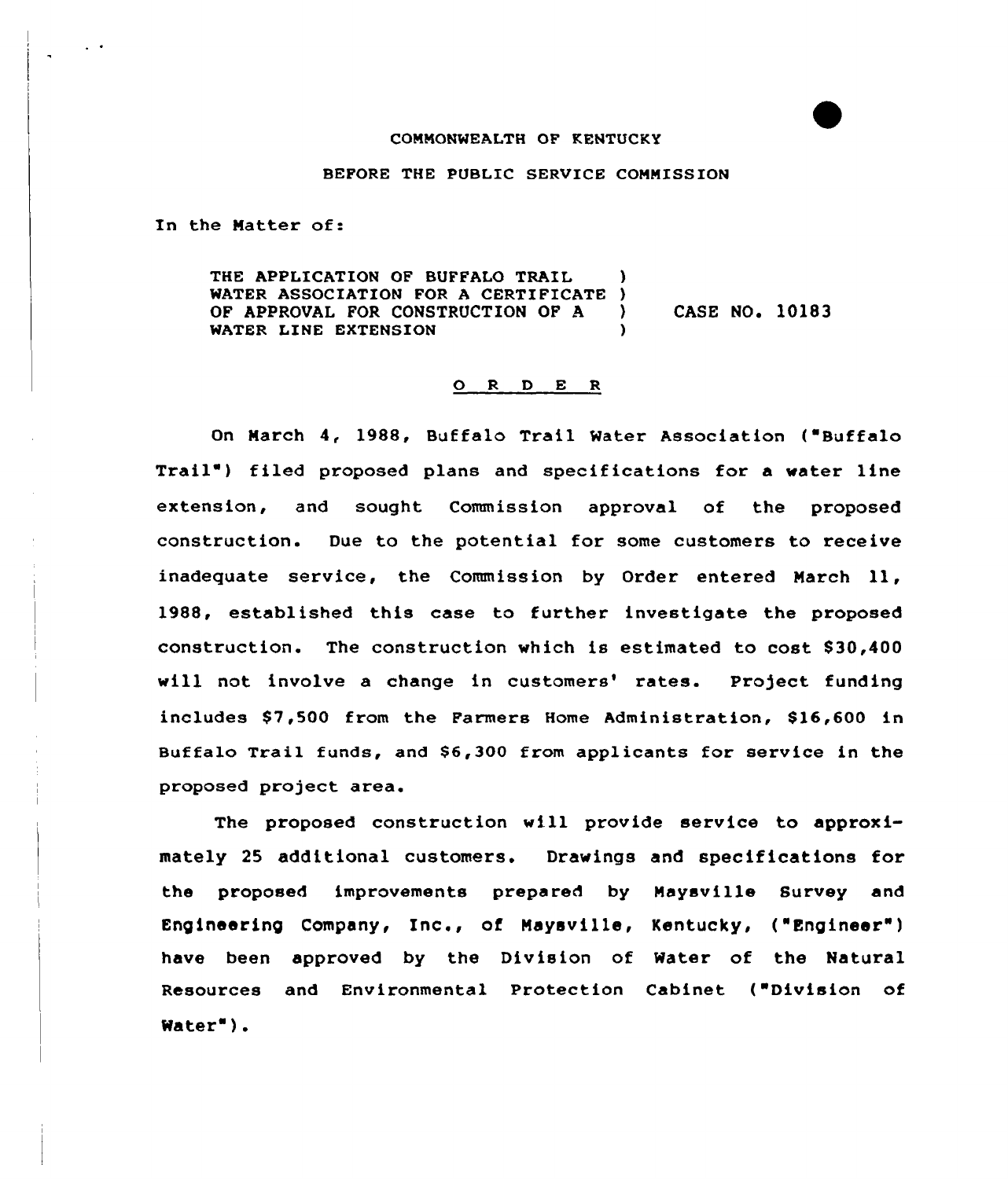# CONTINUITY OP ADEQUATE AND RELIABLE SERVICE

The information provided by the Engineer indicates that the potential exists for several areas of the system to experience service pressure well below 30 psig after completion of the proposed construction. This low pressure, which could occur during peak customer usage, would be in violation of 807 KAR 5>066, Section 6(l). Buffalo Trail in <sup>a</sup> letter filed with the Commission on April 18, 1988, requested a deviation to this regulation.

The Commission reminds Buffalo Trail of its obligation to provide adequate and reliable service to all of its customers. Buffalo Trail should monitor the adequacy of the expanded water distribution system after construction. If the level of service is inadequate or declining, or the pressure to any customer is outside the requirements of <sup>807</sup> KAR 5:066, Section 6(l), Buffalo Trail must take necessary actions to maintain the level of service in conformance with the regulations of the Commission.

## FINDINGS AND ORDERS

The Commission, after consideration of the evidence of record, and being advised, is of the opinion and finds that:

l. <sup>A</sup> deviation to <sup>807</sup> EAR 5:066, Section 6(l} is not in the public interest and should be denied.

2. With the appropriate monitoring of service system-wide, public convenience and necessity require the construction proposed in Buffalo Trail's application. <sup>A</sup> certificate of public convenience and necessity should be granted.

 $-2-$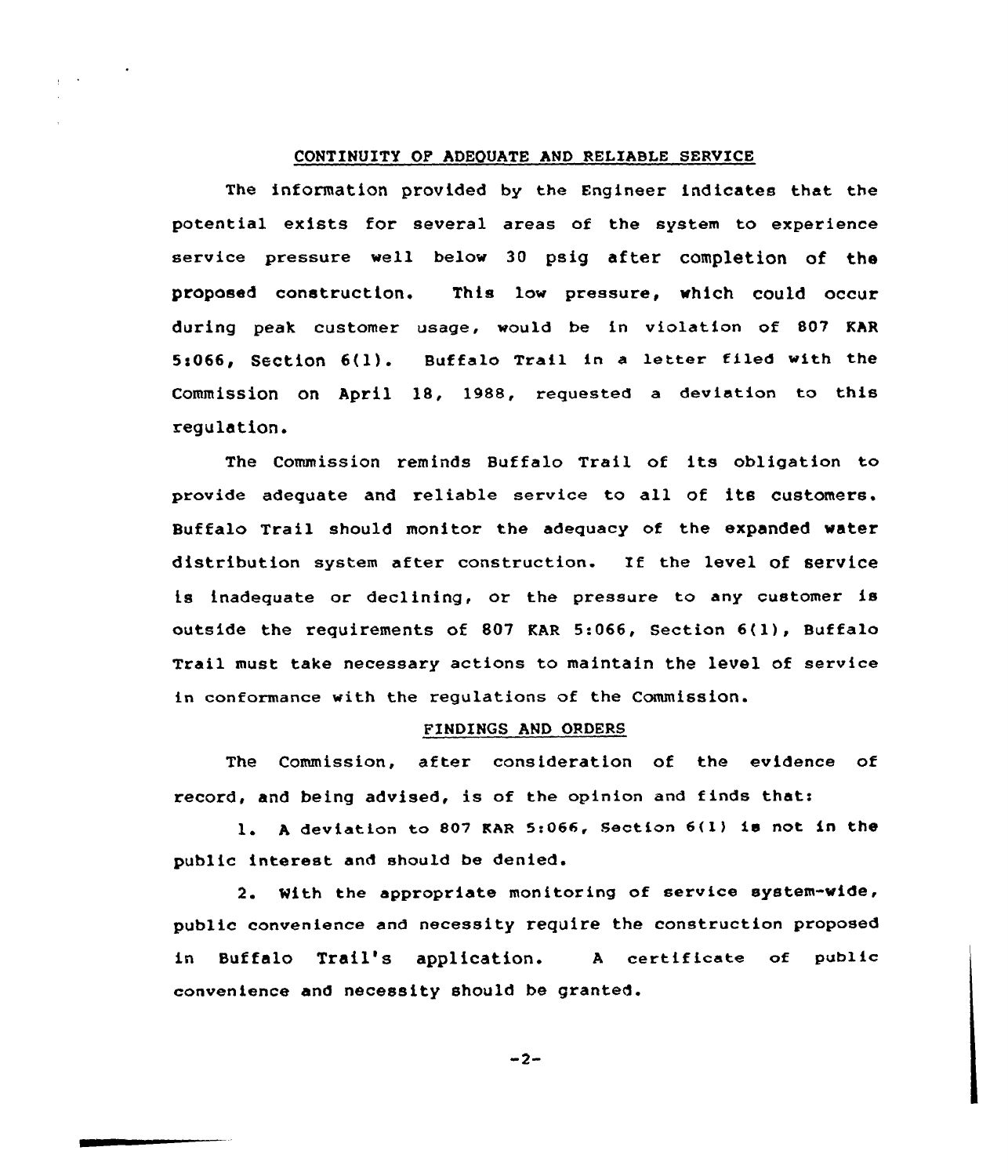3. The proposed construction consists of approximately 3.<sup>3</sup> miles of 4- and 3-inch diameter pipelines, and related appuz'tenances. The proposed construction is estimated to cost \$30,400

'. Buffalo Trail should monitor the adequacy of the expanded water distribution system after construction. If the level of service is inadequate or declining, or the pressure to any customer is outside the requirements of 807 KAR 5:066, Section 6(l), Buffalo Trail should take immediate action to maintain the level of service in conformance with the regulations of the Commission.

5. Any deviations from the construction herein approved which could adversely affect. service to any customer should be done only with the prior approval of the Commission.

6. Buffalo Trail should obtain approval from the Commission prior to performing any additional construction not expressly certificated by this Order.

7. Buffalo Trail should furnish proof of the total cost of this project including the cost of construction and all other capitalized costs (engineering, legal, administrative, etc.) within 60 days of the date that construction is substantially completed. Said construction costs should be classified into appropriate plant accounts in accordance with the Uniform System of Accounts for Mater Utilities prescribed by the Commission.

8. Buffalo Trail's contract with its Engineer should require the provision of construction inspection under the general

$$
-3-
$$

and a complete the complete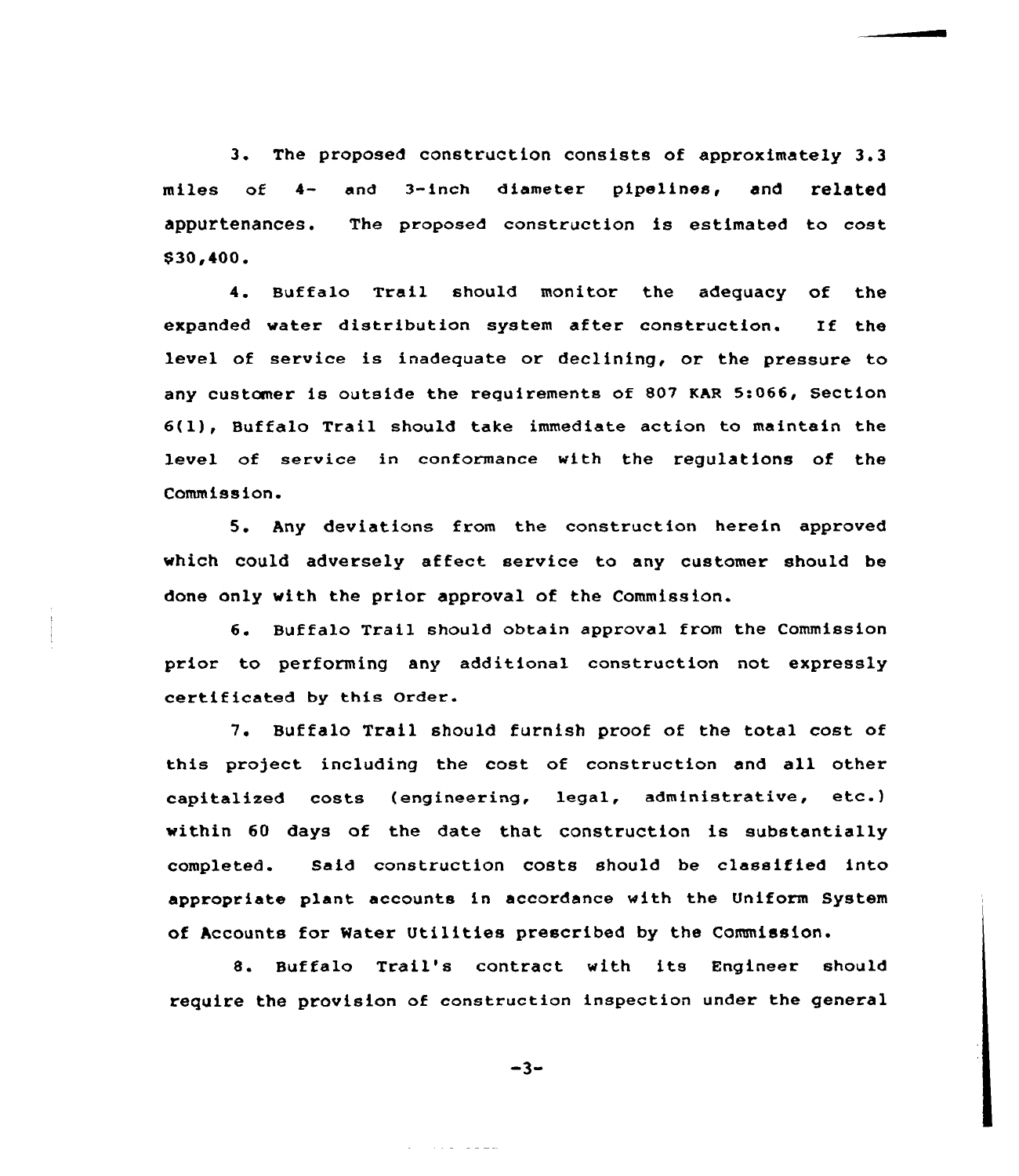supervision of a professional engineer with a Kentucky registration in civil or mechanical engineering, to ensure that the construction work is done in accordance with the contract drawings and specifications and in conformance with the best practices of the construction trades involved in the project.

9. Buffalo Trail should require the Engineer to furnish within 60 days of the date of substantial completion of this construction a copy of the "as-built" drawings and a signed statement that the construction has been satisfactorily completed in accordance with the contract plans and specifications.

10. Buffalo Trail should also file a copy of the Engineer's written certificate required by the Division of Water

IT IS THEREFORE ORDERED thati

l. <sup>h</sup> deviation to <sup>807</sup> KAR 5:066, Section 6(l) be and it hereby is denied.

2. Buffalo Trail be and it hereby is granted <sup>a</sup> certificate of public convenience and necessity to proceed with the proposed construction project as set forth in the drawings and specifications of record herein on the condition that service levels be monitored, and corrective action taken in accordance with Pinding Number <sup>2</sup> and Finding Number <sup>4</sup> of this Order.

3. Buffalo Trail shall comply with all matters set out in Findings <sup>4</sup> through 10 as if the same were individually so ordered.

 $-4-$